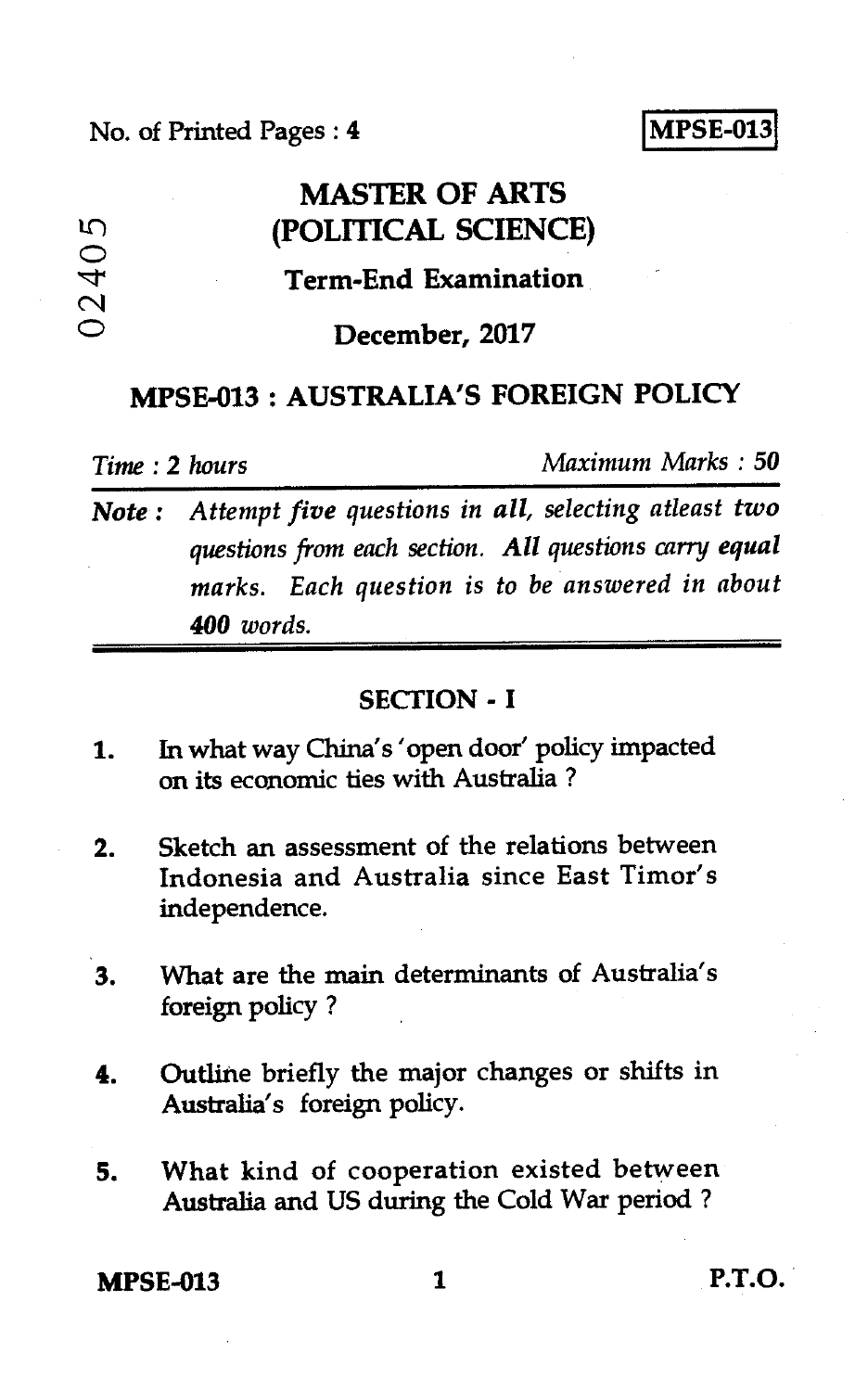#### **SECTION - II**

- 6. Examine the role of the Department of Foreign Affairs and Trade in influencing the formulation of Australia's foreign policy.
- 7. Analyse the impact of ICT revolution on Australia's economy.
- 8. Discuss Australia's responses to International human rights covenants.
- 9. Briefly discuss the Australia-India economic and security relations since the 1990s.
- 10. Write a short note on Australia's International Aid Programme.

#### **MPSE-013 2**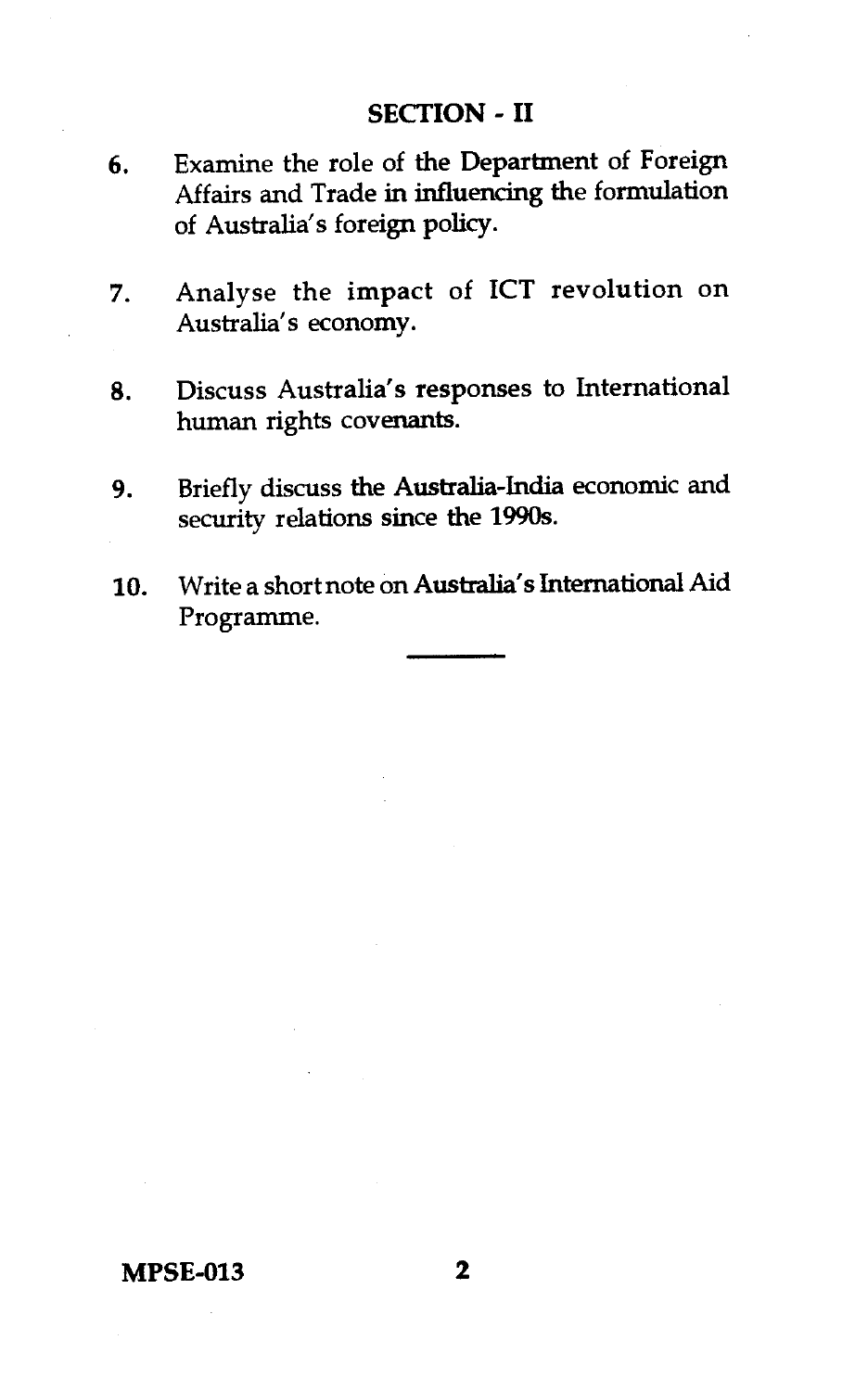# एम.पी.एस.ई.-013

# स्नातकोत्तर उपाधि कार्यक्रम (राजनीति शास्त्र)

# सत्रांत परीक्षा

# दिसम्बर, 2017

# एम.पी.एस.ई.-013: ऑस्ट्रेलिया की विदेश नीति

समय : 2 घण्टे अधिकतम अंक : 50 कल **पाँच** प्रश्नों के उत्तर दें, प्रत्येक अनुभाग में से टिप्पणी : कम-से-कम दो प्रश्न चुनते हुये। सभी प्रश्नों के अंक समान हैं। प्रत्येक प्रश्न का उत्तर लगभग 400 शब्दों में दें।

# अनुभाग - I

- चीन की 'Open Door' नीति ने ऑस्ट्रेलिया के साथ इसके  $\mathbf{1}$ . आर्थिक सम्बंधों को कैसे पभावित किया ?
- पूर्वी तिमोर की स्वतंत्रता प्राप्ति पश्चात् इंडोनेशिया और ऑस्ट्रेलिया  $2.$ के मध्य सम्बंधों को रेखांकित करें।
- ऑस्ट्रेलिया की विदेश नीति के मुख्य निर्णायक तत्व कौन से 3. 菁?
- ऑस्ट्रेलिया की विदेश नीति में मुख्य परिवर्तनों अथवा shifts 4. को संक्षिप्त में रेखांकित करें।
- शीत युद्ध काल के दौरान ऑस्ट्रेलिया और यू.एस. के मध्य 5. सहयोग किस प्रकार था?

**MPSE-013** 

3

P.T.O.